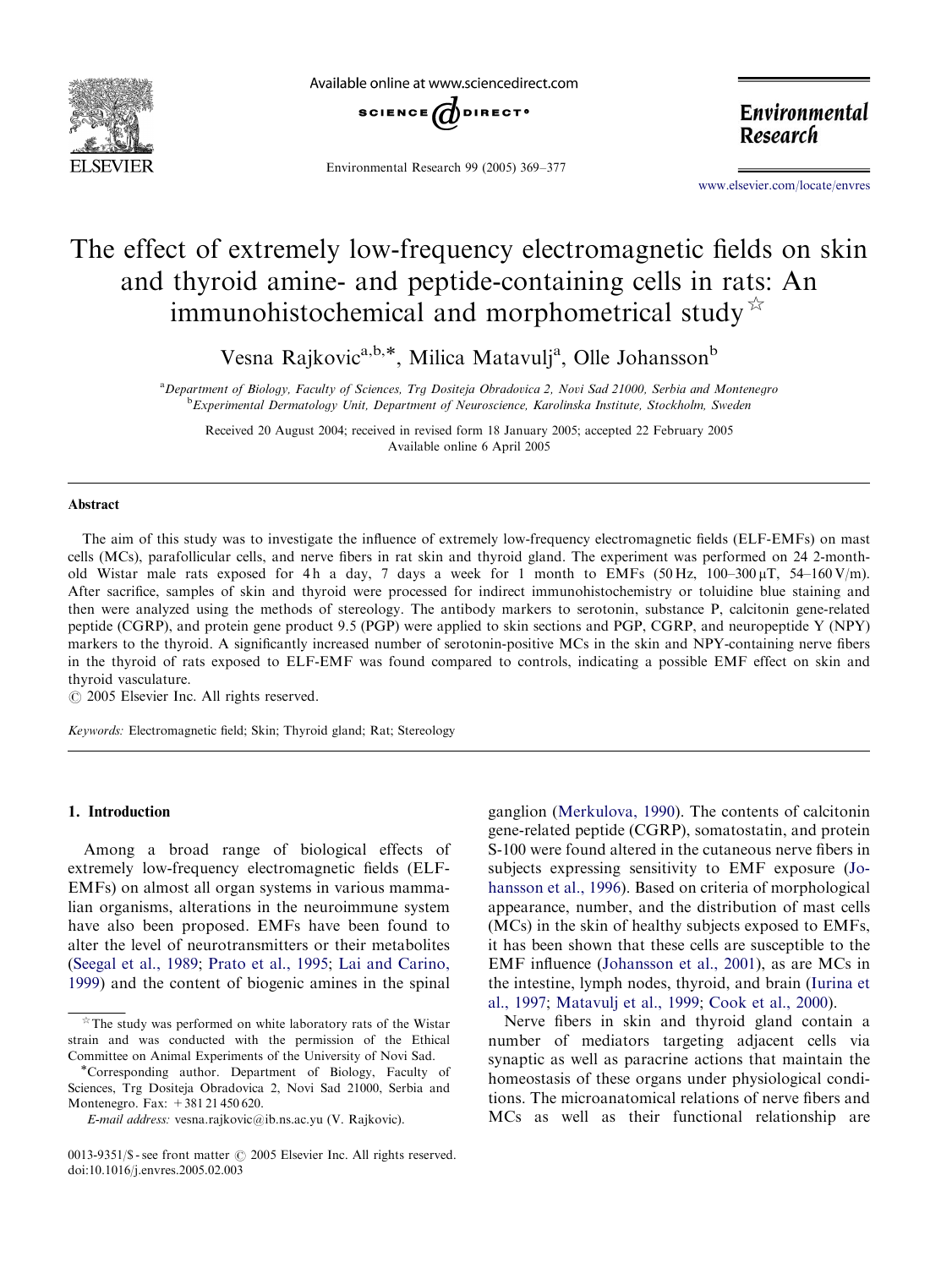recognized in skin ([Bauer and Razin, 2000](#page-7-0)), but these are not confirmed for the thyroid.

The nociceptive nerve fibers of the skin contain, among other peptides, substance P (SP) and CGRP. It is known that CGRP exerts vasodilatation in skin, while SP is responsible for vasodilatation and protein extravasation [\(Holzer, 1998\)](#page-7-0) and is considered to induce degranulation of MCs [\(Suzuki et al., 1995](#page-8-0)). The population of MCs in the skin contains a number of preformed mediators in its granules (histamine, serotonin, etc.), but can de novo synthesize additional biologically active molecules (leukotrienes, prostaglandins, etc.) upon cell activation. Apart from CGRP and SP, MC-derived serotonin has a vasoactive role in the skin as well [\(Gershon et al., 1975;](#page-7-0) [Askenase, 1979\)](#page-7-0).

The thyroid gland harbors three populations of cells from which bioactive molecules originate: sympathetic–adrenergic nerves, MCs, and parafollicular (PF) cells ([Melander, 1977](#page-7-0)). In the intrathyroidal adrenergic nerve fibers that terminate near blood vessels and thyroid follicles, noradrenalin is colocalized with neuropeptide Y (NPY), which is known to increase glandular blood flow [\(Michalkiewicz et al., 1993](#page-8-0)). The influence on thyroid microcirculation, and also on thyroid hormone synthesis and secretion, is attributed to amine-containing MCs, which store histamine and serotonin in their granules ([Melander and Sundler, 1972](#page-7-0); [Melander et al.,](#page-7-0) [1975](#page-7-0)). PF cells contain several peptides, including CGRP, which is also found in nerve fibers around blood vessels, follicles, and PF cells. The coexistence of CGRP with SP has been shown for many nerve fibers, while for PF cells indications of colocalization with calcitonin within the same granules have been found ([Grunditz et al., 1986\)](#page-7-0). Under certain experimental conditions, the CGRP from PF cells has been shown to display an inhibitory role in thyroid hormone secretion ([Ahren, 1991\)](#page-7-0).

In the present study, we set out to investigate whether power-frequency EMFs can affect skin, which is permanently exposed to a variety of external environmental stimuli, and the thyroid gland, a well-vascularized organ with a superficial anatomical position in mammals. We used selected antibody markers to cutaneous and thyroid gland nerve fiber peptides and for the granular content of MCs and PF cells to demonstrate whether ELF-EMFs could affect them in a manner visible by morphological screening and stereological quantification. The immunohistochemical methods we used enabled us to demonstrate serotonin in cutaneous MCs, SP and CGRP in nerve fibers of the skin, as well as NPY, and protein gene product (PGP) and CGRP in thyroid nerve fibers; the latter two were also used for the demonstration of PF cells in the thyroid gland. For the visualization of intrathyroid MCs, the classical histological staining of toluidine blue was performed.

#### 2. Materials and methods

#### 2.1 Animals

The experiment was performed on 24 white male rats of the Wistar strain. Animals were 1.5 months old when they arrived in the laboratory, and they were kept for 2 weeks, until the beginning of the experiment. Animals were housed under laboratory conditions at  $20+2$  °C and subjected to a controlled photoperiod (14 h light, 10 h dark). Access to tap water and pelleted food was omitted during exposure hours. Twelve animals were exposed to the influence of ELF-EMF for 4 h a day, 7 days a week for 1 month. Twelve animals served as controls; they were handled in the same manner as the exposed group and maintained in a similar environment, but without the presence of artificially produced ELF-EMF. The investigation was made with the permission of the Ethical Committee on Animal Experiments of the University of Novi Sad.

#### 2.2. Exposure system and the EMF

The exposure system, by which ELF-EMF was produced, was composed of a single coil of solenoid equipped with a cooling system and energized from 50 Hz, 220 V, and 10 A via an autotransformer, which provided a 100-V output. Cages with animals were placed on both sides of the coil, perpendicular to the coil axis, at a 12-cm distance, and were covered with a plastic lid. The coil axis was parallel to the lines of force of the geomagnetic field (north–south direction). The EMF produced by the coil was in the horizontal direction regarding the geomagnetic field; it was inhomogeneous and of decaying intensity along the animal cages, with values of  $300 \mu$ T and  $160 \text{ V/m}$  on the side of the cage near the coil and  $100 \mu T$  and  $54 V/m$  on the opposite side, while the value of the electric field at any other point in the room was less than  $10 \text{ V/m}$ . The residential values of the magnetic (AC Milligaussmeter, Model 42B-1, Monitor Industries, USA) and electric fields (HI-3607 E.L.F. Sensor, Holaday Industries, USA) were measured to be  $0.2 \mu T$  and  $2.9 V/m$ , while the value of the geomagnetic field (Gauss/Tesla Meter, Model 4048, F.W. Bell, USA) was  $40 \mu T$ . The estimated value of the magnetic field inclination was  $61.2^\circ$ .

#### 2.3. Specimen preparation

Immediately after the last hour on the last day of exposure, animals were sacrificed via diethyl ether narcosis. Samples of skin from the interscapular region were taken as well as samples of thyroid gland with adjacent parts of the trachea and surrounding connective tissue. All specimens were fixed at  $4^{\circ}$ C in a mixture of paraformaldehyde (4%) and saturated picric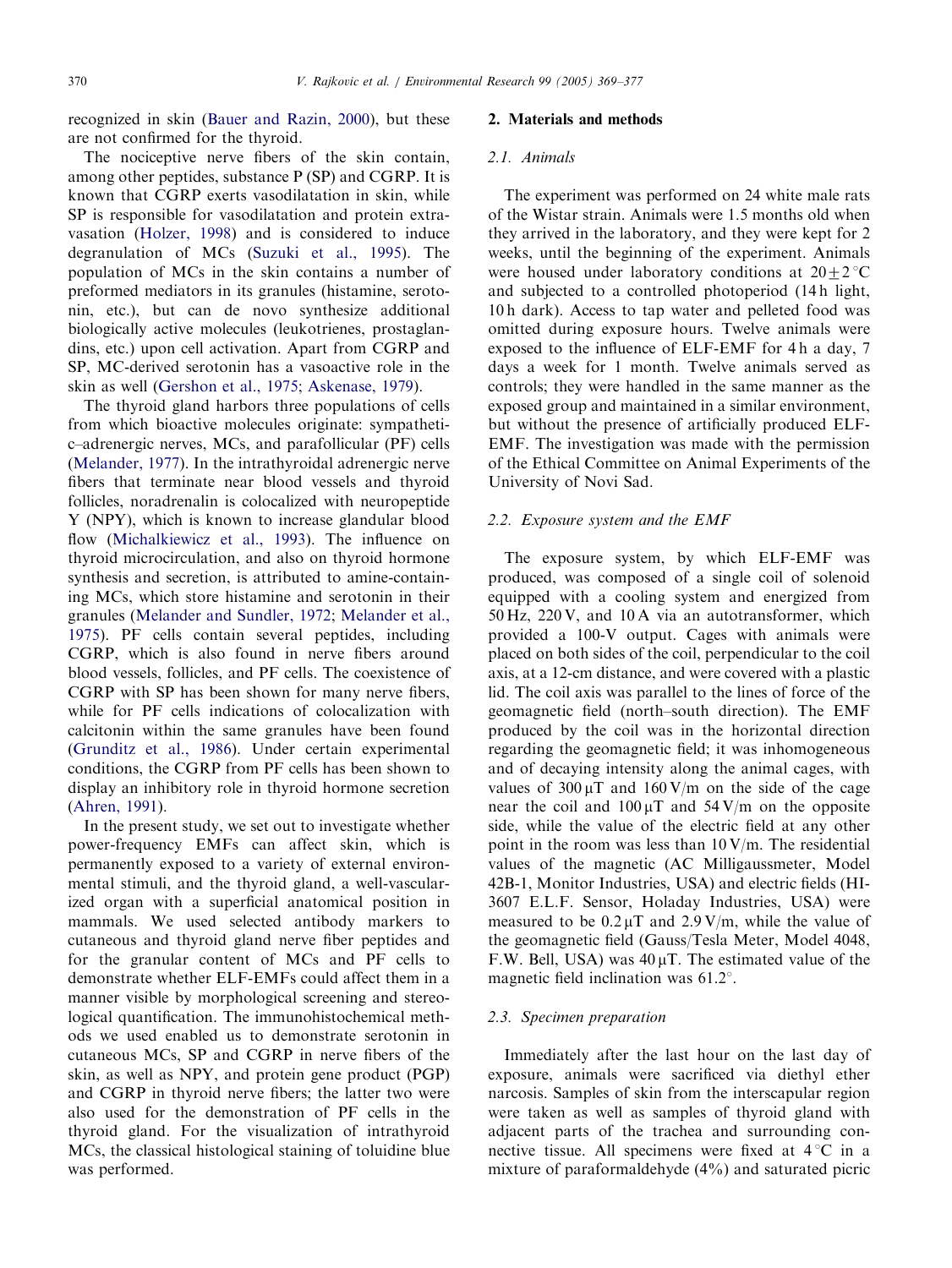acid (14%). Thereafter, the tissue samples were rinsed in  $0.1$  M Sörensen's buffer containing  $10\%$  sucrose,  $0.01\%$ NaN<sub>3</sub>, and  $0.02\%$  bacitracin and cut into 14-µm-thick sections using a cryostat (Microm, Heidelberg, Germany). Sections were further processed for indirect immunohistochemistry or toluidine blue staining.

# 2.4. Immunohistochemistry

In order to demonstrate MCs or nerve fibers in skin and nerve fibers and/or PF cells in thyroid samples, the indirect immunofluorescence technique was used. Sections were kept at  $4^{\circ}$ C overnight in a humid atmosphere during incubation with the following primary antibodies: rabbit antibodies to serotonin (5-HT; 1:500; [Verhofstad et al., 1983\)](#page-8-0), mouse or rabbit antibodies to protein gene product 9.5 (PGP 9.5; 1:2000; UltraClone), rabbit antibodies to substance P (1:400; a gift from professor A.C. Cuello, Department of Pharmacology & Therapeutics, McGill University, Montreal, Canada), rabbit antibodies to CGRP (1:600; Peninsula Laboratories), and rabbit antibodies to NPY (1:400; Amersham International). Sections were further rinsed in phosphate-buffered saline (PBS), incubated for 30 min at  $37^{\circ}$ C in rhodamine (TRITC)-conjugated donkey antirabbit IgG (1:160; Jackson), rinsed, and mounted. For PGP and serotonin double-staining, fluorescein (FITC) conjugated donkey anti-mouse IgG (1:160; Jackson) was also used. All antibodies were diluted in 0.3% Triton X-100. To test for any possible nonspecific binding of the primary antisera, PBS was applied to certain sections instead of each primary antibody. For observation, a Nikon Microphot-FXA fluorescence microscope was used. All sections were blind-coded and analyzed by the same observer.

# 2.5. Stereological analysis

Sections stained according to the immunohistochemistry protocol were used for quantitative estimation of MCs, nerve fibers, and PF cells, as were toluidine bluestained thyroid sections. Skin sections were analyzed starting from the epidermal–dermal junction and thyroid sections from the middle of the lobe (facing the trachea) to the periphery.

Serotonin-containing MCs, PGP-, SP-, CGRP-, and NPY-positive nerve fibers, and CGRP- or PGP-labeled PF cells were estimated according to the principles of design-based stereology. The number of immunoreactive cells or nerve fibers per projected square millimeter was counted using a special microscopic frame under the  $20 \times$  objective on two skin sections per sample and two test fields per section or two thyroid sections per sample and four test fields per section. Immunoreactive nerve fibers innervating hair follicles and/or blood vessels were not counted.

Analysis on toluidine blue sections was performed using multipurpose stereological grid M42 placed in the ocular of a Reichert light microscope on four thyroid sections per sample and 100 test fields per animal using ocular  $10 \times$  and objective  $40 \times$  magnification. The numerical and volume density of degranulated (partially and fully) perifollicular and stromal MCs was determined. Further, the ratio of these two cell groups for both stereological parameters was also calculated.

Estimations were made by the same observer on blind-coded sections. A nonparametric Mann–Whitney test was used for statistical analysis.

# 3. Results

# 3.1. Analysis of skin samples

#### 3.1.1. Serotonin (MCs)

Serotonin-positive MCs in skin of the control and the exposed animals were mainly situated in the upper and deep dermis (Figs. 1a and b). An increased number of serotonin-positive MCs with a weak fluorescence and a decreased cell volume was observed in samples of the exposed group (Fig. 1b). MCs under the epidermis were characterized by a variable morphology accompanied by

 $(b)$ 

Fig. 1. Serotonin-positive mast cells in the skin of a control animal (a) and an animal exposed to ELF-EMF (b). Brightly fluorescent cells of mainly uniform size and shape (arrows) are seen in (a). The papillary dermis in (b) was found populated with a higher number of cells with diverse shape, size, and fluorescence intensity (arrows). Bars, 50  $\mu$ m.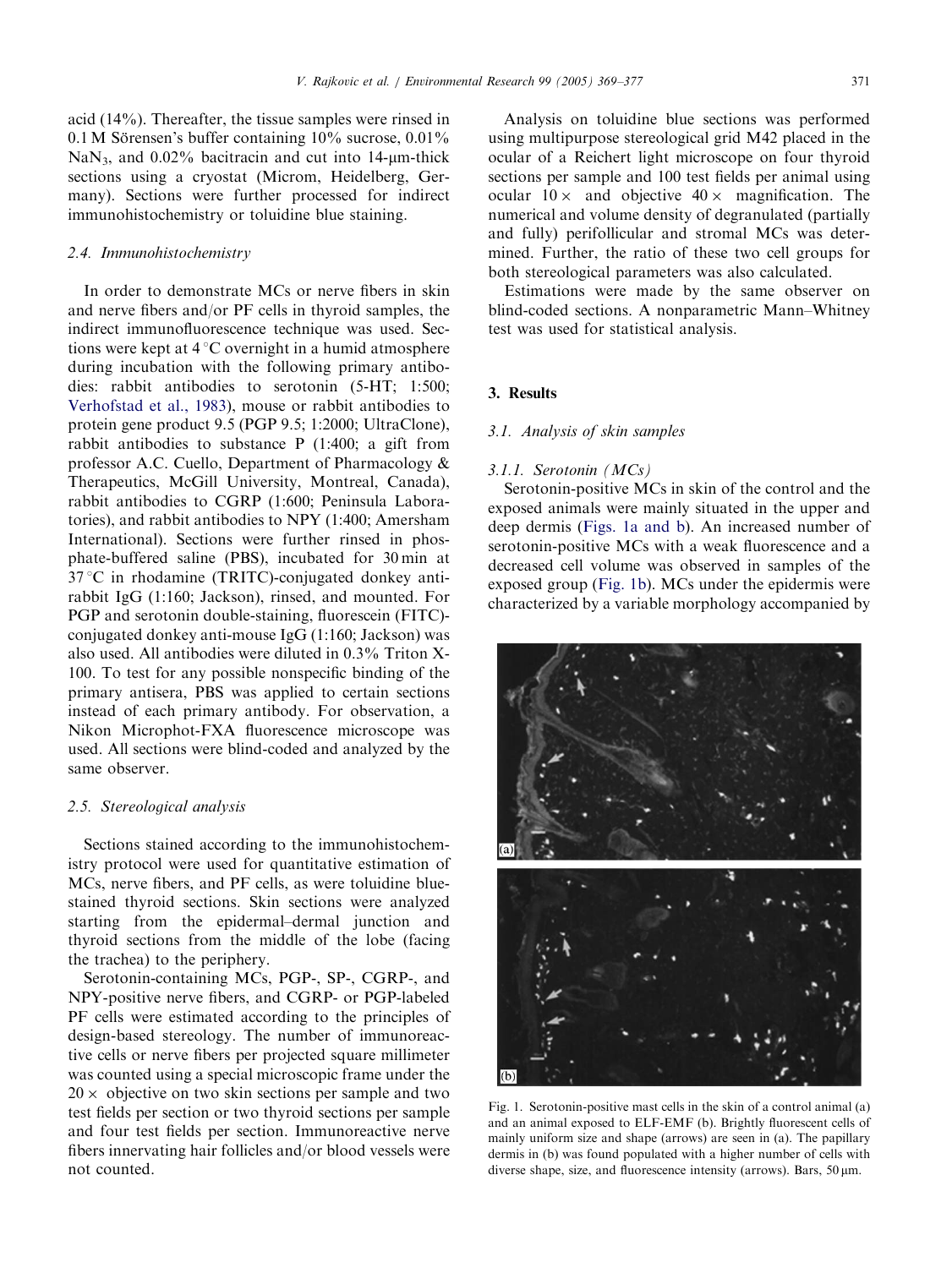a reduced cell size, which suggests degranulation of these cells (Fig. 2b). This was noted in both groups, but most prominently in the exposed group (Figs. 2a and b). In double-stained sections, degranulated serotonin-positive MCs were seen in frequent contact with PGP-positive nerve fibers in the upper dermis of exposed animals. According to the stereological analysis, the increased number of MCs containing serotonin in the exposed group was statistically significant  $(P<0.05)$  compared to the number in the control group (Fig. 3).

#### 3.1.2. SP (nerve fibers)

Immunoreactivity to SP was found in thin nerve fibers of the skin epidermis and upper dermis in both



Fig. 2. Serotonin-positive mast cells in the skin of a control animal (a) and an animal exposed to ELF-EMF (b). Degranulated cells apposed to the epidermis and serotonin-containing granules released into the cutaneous connective tissue are observed in (b) and predominantly intact mast cells in (a). Both photomicrographs are of the same magnification. (b) Bar,  $50 \mu m$ .



Fig. 3. Number of serotonin-positive mast cells per projected square millimeter of skin in control animals and animals exposed to ELF-EMF. According to the Mann–Whitney  $U$  test the difference between the groups was significant at  $P < 0.05$ .

investigated groups [\(Figs. 4a and b](#page-4-0)). Fibers were rarely observed in other parts of the dermis. In the control, SPcontaining fibers were mostly brightly fluorescent ([Fig.](#page-4-0) [4a](#page-4-0)), while weakly stained in the exposed group, and, therefore, occasionally hardly visible ([Fig. 4b](#page-4-0)). Statistical analysis showed a lowered number of SP fibers in exposed animals compared to controls, but it was not significant ( $P = 0.95$ ).

#### 3.1.3. CGRP (nerve fibers)

Nerve fibers containing CGRP were found primarily in the epidermis and upper dermis of the skin, but they were also present in other parts of the dermis ([Figs.](#page-4-0) [4c–f](#page-4-0)). The area of upper dermis was usually populated with thicker fibers [\(Figs. 4c–e](#page-4-0)) and the epidermis with thinner ones [\(Fig. 4e\)](#page-4-0). In the exposed group, thin fibers were found in a noticeably higher number, especially in the epidermal region. These fibers were often characterized by weaker fluorescence. The calculated value of the CGRP-positive nerve fiber number in the skin of the exposed group was higher than in the control group, but it was not statistically significant ( $P = 0.64$ ).

# 3.2. Analysis of thyroid gland samples

#### 3.2.1. PGP 9.5 (nerve fibers)

The neuronal marker PGP 9.5 enabled a general overview of the thyroid gland nerve fibers found around thyroid follicles and blood vessels [\(Figs. 5a and b\)](#page-4-0). There were no apparent differences between the exposed and the control groups of animals except in the counted number of fibers. However, the lowered number of fibers in the exposed group was not significant compared to the controls  $(P = 0.50)$ .

#### 3.2.2. CGRP (nerve fibers)

Nerve fibers containing CGRP were visible around thyroid follicles and blood vessels in both groups, but they were abundantly observed in the gland connective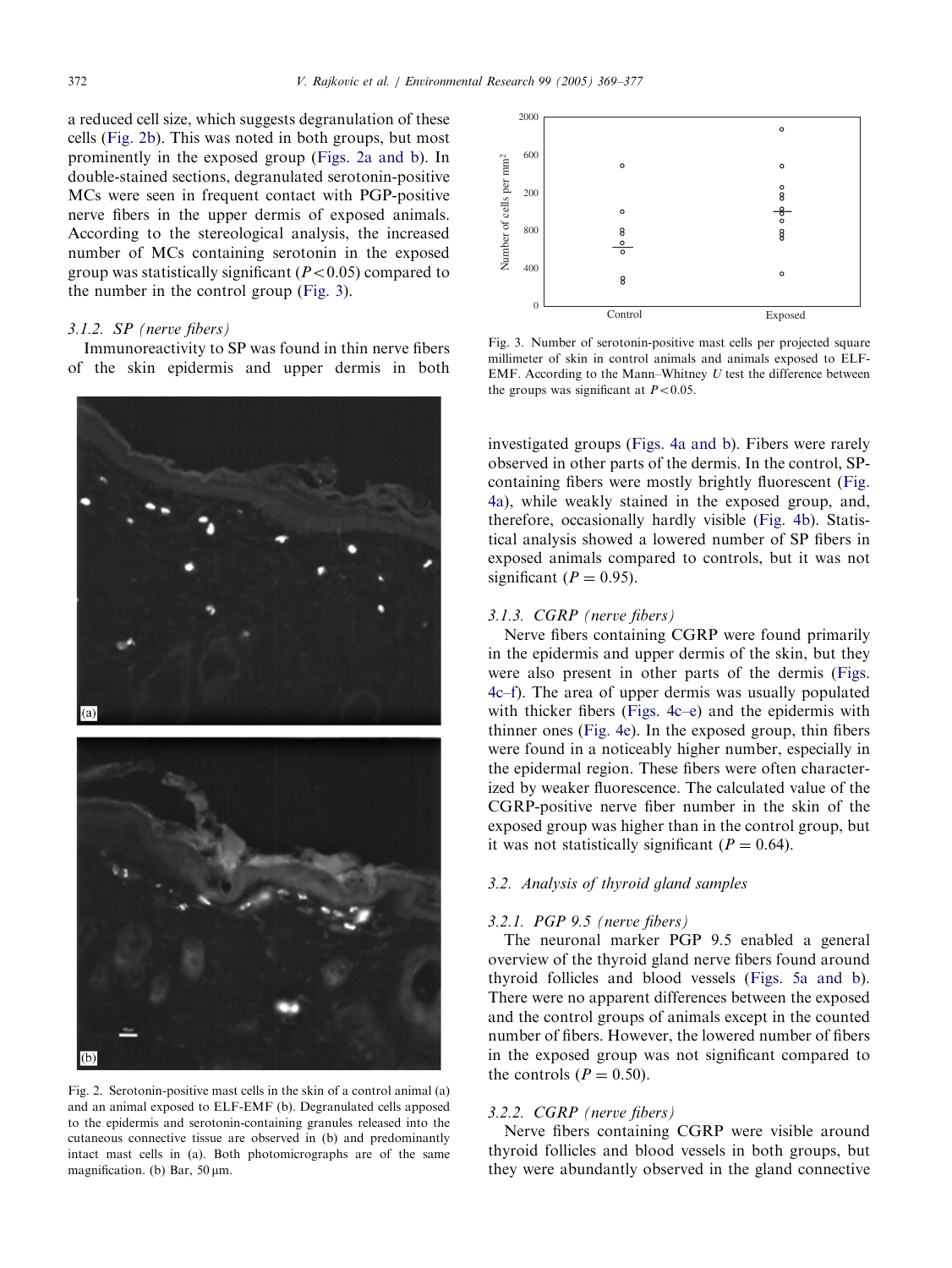<span id="page-4-0"></span>

animals (a and c) and animals exposed to ELF-EMF (b, d, e, and f). Brightly fluorescent SP-containing nerve fibers are found in (a) while very thin and weakly fluorescent fibers are seen in (b). A few CGRPpositive nerve fibers are observed in (c) and numerous in (d) and (e). Note the CGRP-containing nerve fibers of different thickness and fluorescence intensity in the epidermis in (e) and (f). All photomicrographs are of the same magnification. (a) Bar,  $100 \mu m$ .

tissue of the exposed group. In these animals, nerve fibers showed a decreased fluorescence compared to controls, especially those in contact with PF cells. The prominent increase in the number of CGRP-positive nerve fibers in exposed animals was, however, not significant in comparison to the controls ( $P = 0.07$ ).

# 3.2.3. NPY (nerve fibers)

Thyroid sections stained using the NPY antiserum revealed nerve fibers situated in close proximity to follicles and blood vessels. The NPY-positive nerve fibers related to thyroid follicles appeared as thin fibers with pale fluorescence in both the control and the exposed groups (Figs. 6a and b). The increased number of these fibers in the exposed animals was statistically significant compared to controls  $(P<0.01)$  [\(Fig. 7\)](#page-5-0).

# 3.2.4. Toluidine blue (MCs)

Partially and fully degranulated MCs in the thyroid gland were divided into cells situated perifollicularly and

Fig. 5. PGP- and CGRP-positive nerve fibers and parafollicular cells in the thyroid gland of control animals (a and c) and animals exposed to ELF-EMF (b, d, and e). A pattern of distribution of nerve fibers and parafollicular cells labeled with antibodies to PGP 9.5 is observed (a and b). A higher population density of CGRP-containing parafollicular cells is found in (c) compared to (d). Large groups of cells in the stroma of the gland are seen in (c) and (d). Parafollicular cells populate certain areas of the thyroid lobe, with the adjacent parenchyma lacking such positive cells (e). All photomicrographs are of the same magnification. (a) Bar,  $100 \mu m$ .



Fig. 6. NPY-positive nerve fibers in the thyroid gland of a control animal (a) and an animal exposed to ELF-EMF (b). Fibers terminating in the vicinity of thyroid follicles are thin and express a pale fluorescence (arrows) in (a) and (b). Note the higher number of fibers and the richly innervated blood vessels with bright fluorescent fibers (arrowhead) in (b). Both photomicrographs are of the same magnification. (a) Bar,  $100 \mu m$ .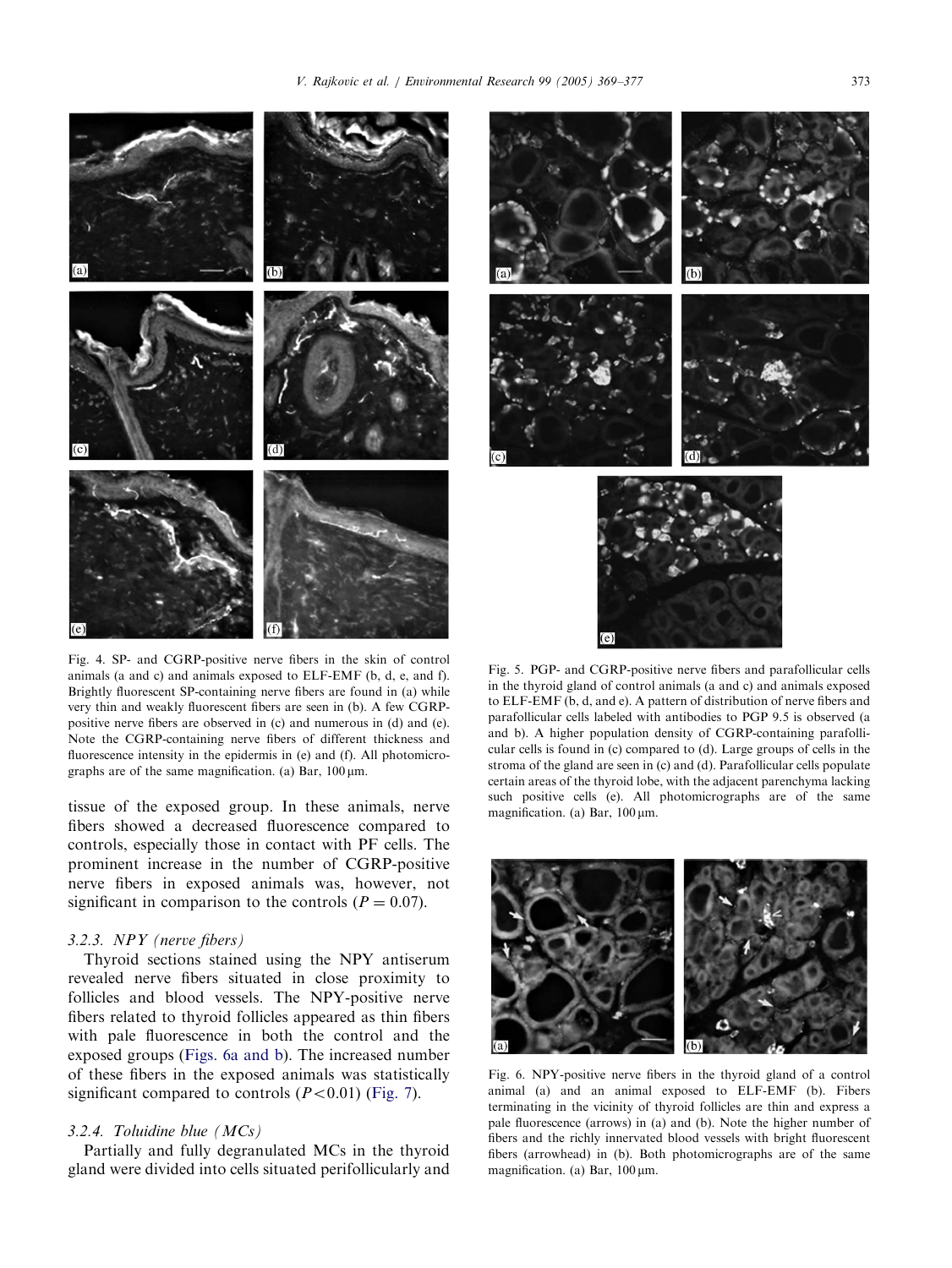<span id="page-5-0"></span>

Fig. 7. Number of NPY-immunoreactive nerve fibers per projected square millimeter in the thyroid gland of control animals and animals exposed to ELF-EMF. According to the Mann–Whitney  $U$  test, the difference between the groups was significant at  $P < 0.01$ .



Fig. 8. Mast cells stained with toluidine blue in the thyroid gland of a control animal (a) and an animal exposed to ELF-EMF (b). Degranulated perifollicular mast cells are found in (a) and stromal cells in (b). Both photomicrographs are of the same magnification. (a) Bar, 100 um.

in the connective tissue stroma of the gland (Figs. 8a and b). Stereological analysis of their numerical and volume density in control and exposed animals showed differences, but they were not statistically significant. The calculated ratio between the two MC groups for both investigated stereological parameters indicated that the stromal MCs exceeded the perifollicular MCs in both groups. However, this was much more prominent in the exposed group than in the control group.

# 3.2.5. PGP 9.5 (PF cells)

The PGP-positive PF cells were, as is common, found in the connective tissue stroma and in thyroid follicles. PF cells in both control and exposed animals showed a similar pattern of distribution in the thyroid lobes and in their contacts with PGP-positive nerve fibers ([Figs. 5a](#page-4-0) [and b\)](#page-4-0). The difference between the groups was the observation of larger groups of stromal PF cells in the exposed specimens and some PF cells with weak fluorescence compared to the controls. The increased number of PF cells in exposed animals showed no statistical significance when compared to controls  $(P = 0.54)$ .

#### 3.2.6. CGRP (PF cells)

The PF cells expressed a strong fluorescence after staining with CGRP in both investigated groups, and a number of cells with weaker fluorescence were also noticed in both groups ([Figs. 5c–e](#page-4-0)). The CGRP-positive cells were found in larger groups in the connective tissue of each group [\(Figs. 5c and d\)](#page-4-0) and solitary cells in contact with CGRP-containing nerve fibers. The number of cells stained with CGRP was lower in the exposed group compared to the number in the control group ([Figs. 5c–e\)](#page-4-0), but it was not significant ( $P = 0.45$ ).

# 4. Discussion

The results presented above show significantly increased numbers of serotonin-containing MCs and NPY-immunoreactive nerve fibers in skin and thyroid, respectively, of rats exposed to ELF-EMF with the characteristics defined by our exposure protocol.

In rodents, serotonin (or 5-hydroxytryptamine, 5-HT) is synthesized by MCs and released into the surrounding connective tissue after cellular degranulation. The physiological role of this biogenic amine in the skin is known to be vasoactive. [Gershon et al. \(1975\)](#page-7-0) found that serotonin released from MCs caused the development of gaps between neighboring endothelial cells of postcapillary venules in the skin, leading to increased vascular permeability. Intradermal injections of serotonin were shown to have the same effect [\(Keahey et al.,](#page-7-0) [1991](#page-7-0)). Serotonin-positive MCs in samples of skin taken from animals exposed to ELF-EMF in our study were predominantly situated in the upper dermis of the skin. Many of these MCs were characterized by a decreased cell volume and a weak fluorescence, both indications of cell degranulation. Therefore, it could be presumed that the 5-HT released from MCs, which richly populated the papillary dermis, diffused through the connective tissue in the skin and affected cutaneous microvasculature.

MCs containing serotonin were found apposed to nerve fibers positive to SP and CGRP, positioned closely to or being in direct contact with MCs, in the rat mesentery [\(Crivellato et al., 1991\)](#page-7-0). Substance P has an ability to provoke the release of granules from rat peritoneal and human cutaneous MCs when challenged with this vasoactive transmitter [\(Ebertz et al., 1987;](#page-7-0) [Amano et al., 1997](#page-7-0)). CGRP showed the same effect, but was several-fold less potent in augmenting this effect than SP ([Piotrowski and Foreman, 1986](#page-8-0)). Acting upon MCs, SP elicited vasodilatation and vascular permeability via histamine and serotonin ([Lam and Ferrell,](#page-7-0) [1990](#page-7-0)). However, the microanatomical relations and functional interactions of MCs and nerve fibers are bidirectional: histamine and serotonin released from MCs can affect afferent nerve endings, causing SP and CGRP release from peripheral varicosities, leading to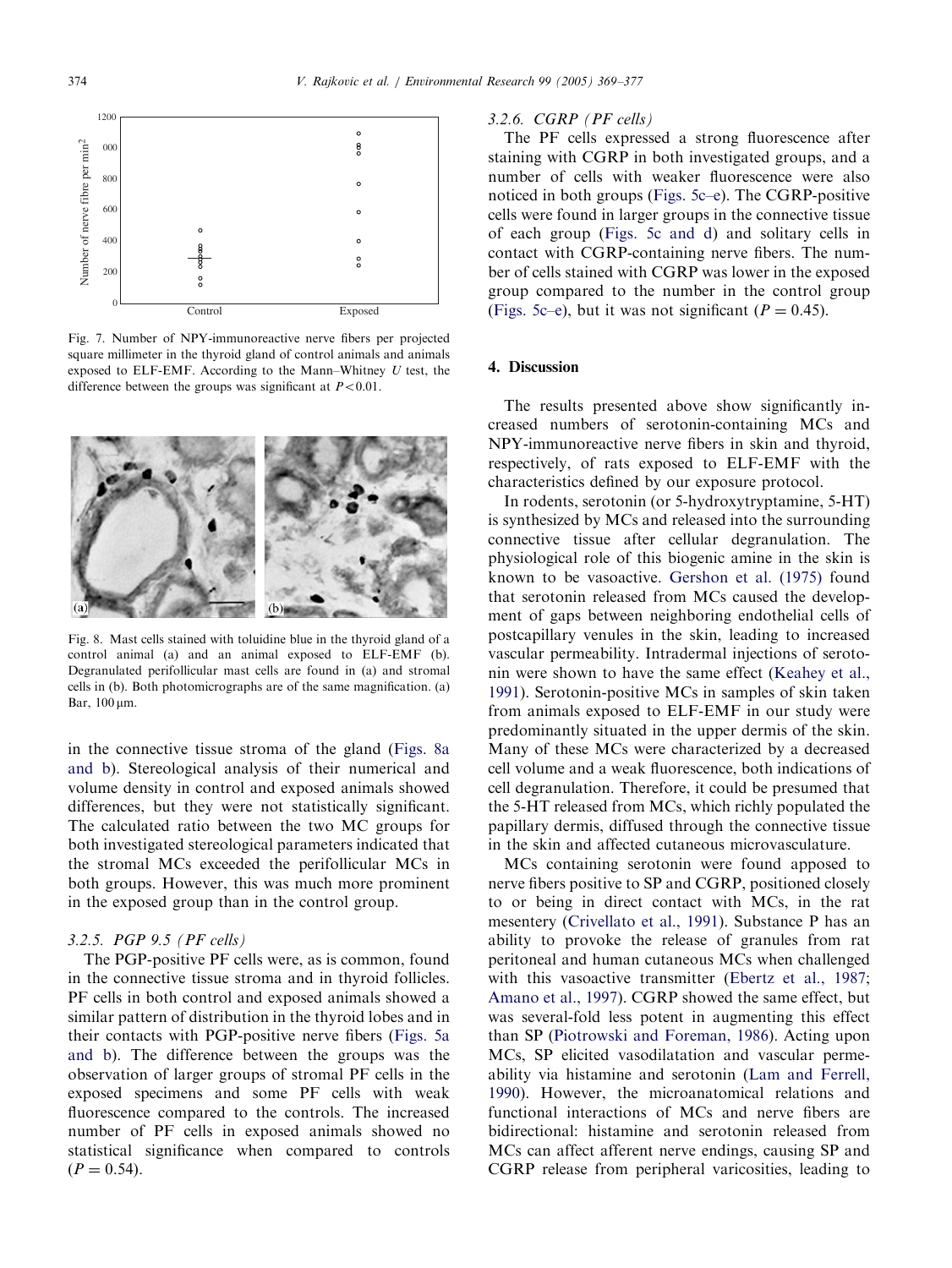hyperemia and protein leakage (reviewed in [Holzer,](#page-7-0) [1998](#page-7-0)).

Considering our results of small alterations in the number of nerve fibers containing SP and CGRP, but also the decreased intensity of SP and CGRP immunoreactivity within the fibers, the interaction of these two neuropeptides with MCs under our experimental conditions may be questionable. This particularly refers to SP because of the very low distribution density of peptidergic fibers harboring this peptide in the skin samples taken from our experimental animals. On the other hand, the number of CGRP-containing fibers was much higher per analyzed field of vision of the skin compared to the number of SP-containing fibers. This could indicate a possible role of CGRP in the skin physiology of rats exposed to EMFs. Under these conditions, MCs would, probably, express their overall effect on the cutaneous vascular bed directly, via serotonin release into the connective tissue of the skin dermis. In our study, serotonin-positive MCs were observed in frequent contact with PGP-positive nerve fibers, indicating that the interaction between them probably occurred under EMF exposure, but whether this is true only for MCs with nerve fibers storing CGRP or for other mediator(s) remains to be elucidated. In addition, one of our previous findings showed a small increase in the number of eosinophil cationic protein-immunoreactive cells in rats exposed to ELF-EMF (data not published). This observation favors a proposed mediator effect on skin vasculature accompanied by moderate eosinophil recruitment, pointing to the involvement of certain nerve fiberderived mediators.

A number of studies point to neuroimmune responses to the influence of various types of electromagnetic fields. MCs in rats and humans were found to be susceptible to constant magnetic fields, microwaves, and static fields by means of alteration in their number, morphology, and/or mediator content ([Doeva et al.,](#page-7-0) [1990](#page-7-0); [Kalabekov et al., 1995;](#page-7-0) [Donnellan et al., 1997;](#page-7-0) [Johansson et al., 2001\)](#page-7-0). Estimation of the number of CGRP-positive nerve fibers in humans expressing subjective and/or objective skin symptoms during exposure to EMFs showed an increase of these fibers in the papillary dermis [\(Johansson et al., 1996](#page-7-0)). Both MCs and sensory nerve fibers in the skin are known to be involved in the response to ultraviolet (UV) B irradiation, playing an important role in the development of UVB-induced immunosuppression (reviewed in [Aubin, 2003\)](#page-7-0). Upon UVB irradiation, CGRP is released from nerve endings in the skin, triggering MCs to deplete tumor necrosis factor-alpha [\(Niizeki et al.,](#page-8-0) [1997](#page-8-0)). Although it was revealed that UVB exposure increases CGRP, but also SP content, in cutaneous nerve fibers, CGRP was proven to be a dominant neuropeptide in mediating UV effects on skin [\(Legat et](#page-7-0) [al., 2002](#page-7-0); [Seiffert and Granstein, 2002](#page-8-0)). Our results of an increased number of CGRP nerve fibers and degranulated MCs in the skin of exposed animals resemble the cutaneous effects of UVB irradiation, except that the released MC mediator is different. Considering the data in the literature and our findings, we hypothesize that ELF-EMF could indirectly activate MCs to release serotonin by inducing cutaneous nerve terminals to free CGRP.

NPY, another known vasoactive peptide, is considered to induce vascular effects through mediator secretion from MCs ([Shen et al., 1991](#page-8-0); [Mousli and](#page-8-0) [Landry, 1994\)](#page-8-0). The spatial association between MCs and nerve fibers containing neuropeptides has been demonstrated in a number of organs and tissues ([Williams et al., 1995](#page-8-0)), but was not substantiated for the thyroid gland. However, both NPY and MC-derived histamine independently influence thyroid microcirculation. NPY is involved in the regulation of thyroid function by acting as a vasoconstrictor agent and, thereby, increasing thyroid blood flow after binding to NPY Y1 receptors on capillaries ([Michalkiewicz et al.,](#page-8-0) [1993](#page-8-0); [Matsuda et al., 2002\)](#page-7-0). Histamine released from MCs is also known to increase thyroid blood flow and capillary permeability [\(Melander et al., 1975\)](#page-7-0). Our current results show an increased number of intrathyroid NPY-immunoreactive nerve fibers and a predominance of degranulated stromal MCs over perifollicular ones in rats exposed to ELF-EMF. Additionally, we have previously found a considerable increase of histamine-containing MCs in the thyroid of exposed rats (data not published). Altogether, these observations indicate that thyroid vascular tissue in rats is probably affected during EMF exposure. As a consequence, the microenvironment of increased blood flow and capillary permeability in the gland may enhance the uptake of substrate by thyroid follicular cells used in different physiological processes, including thyroid hormone synthesis.

CGRP localized within thyroid nerve fibers is shown to have no effect on basal or thyroid-stimulating hormone (TSH)-stimulated thyroid hormone secretion, but it enhances VIP-stimulated iodothyronine secretion ([Grunditz et al., 1986\)](#page-7-0). CGRP from PF cells is also without an effect on thyroid hormone secretion, but when administrated together with two other PF cellderived peptides, calcitonin and katacalcin, the TSHinduced increase in thyroid hormone release in mice is inhibited ([Ahren, 1989](#page-7-0)). Since CGRP is found around blood vessels in the thyroid and its role as a potent vasodilator is well known, it is possible that CGRP is involved in the regulation of local microcirculation, as noted earlier ([Grunditz et al., 1986\)](#page-7-0). According to our results, the number of CGRP-positive nerve fibers was increased in rats exposed to ELF-EMF, suggesting CGRP as a possible neuronal modulator of NPY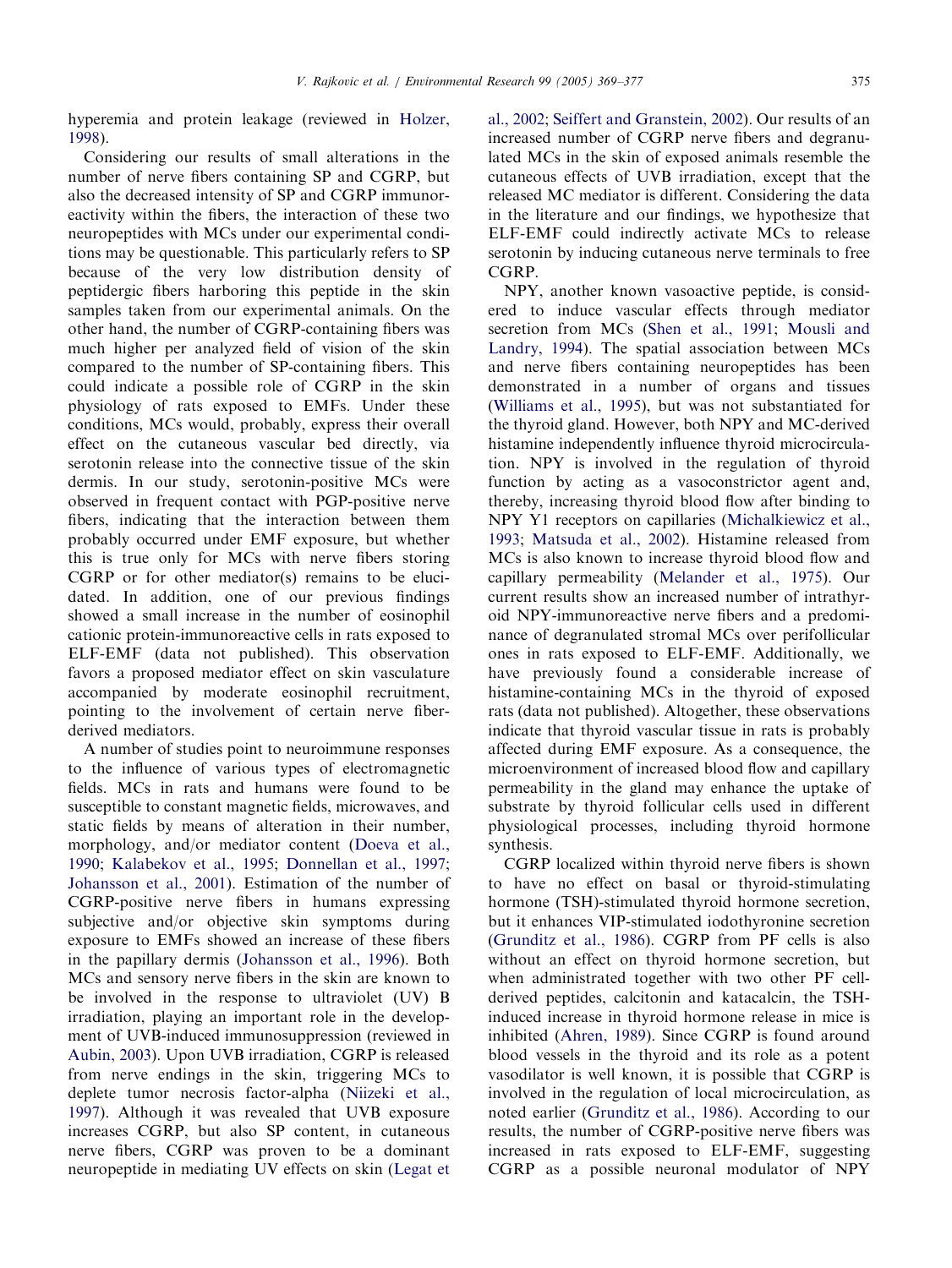<span id="page-7-0"></span>vasoconstrictor action on thyroid vasculature in these animals.

The results of our study show a significantly increased number of serotonin-positive MCs in skin and NPYcontaining nerve fibers in the thyroid gland of rats exposed to ELF-EMF. According to our observations, the effect on other investigated mediators is moderate. Since the physiological role of serotonin and NPY is connected to their vascular effect, it could be presumed that a 50-Hz EMF affects blood vessels in the skin and thyroid gland through MC-derived amines and mediators released from peptidergic neurons.

#### Acknowledgments

This work was supported by the Cancer och Allergifonden, by the Karolinska Institute, and, partly, by the Serbian Ministry of Science and Technology Grant No. 1334. The authors thank professor Tomas Hökfelt at the Department of Neuroscience, Karolinska Institute, Stockholm, Sweden, for general support. The authors also thank Ms. Marianne Ekman for skillful technical assistance and Ms. Margareta Krook-Brandt (at the Department of Learning, Informatics, Management and Ethics, The Medical Statistics Service Group) for expert support with the statistical evaluation.

## References

- Ahren, B., 1989. Effects of calcitonin, katacalcin and calcitonin generelated peptide on basal and TSH-stimulated thyroid hormone secretion in the mouse. Acta Physiol. Scand. 135, 133–137.
- Ahren, B., 1991. Regulatory peptides in the thyroid gland—a review on their localization and function. Acta Endocrinol. (Copenhagen) 124, 225–232.
- Amano, H., Kurosawa, M., Miyachi, Y., 1997. Possible mechanisms of the concentration-dependent action of substance P to induce histamine release from rat peritoneal mast cells and the effect of extracellular calcium on mast-cell activation. Allergy 52, 215–219.
- Askenase, P.W., 1979. Mechanisms of hypersensitivity: cellular interactions. Basophil arrival and function in tissue hypersensitivity reactions. J. Allergy Clin. Immunol. 64, 79–89.
- Aubin, F., 2003. Mechanisms involved in ultraviolet light-induced immunosuppression. Eur. J. Dermatol. 13, 515–523.
- Bauer, O., Razin, E., 2000. Mast cell–nerve interactions. News Physiol. Sci. 15, 213–218.
- Cook, L.L., Persinger, M.A., Koren, S.A., 2000. Differential effects of low frequency, low intensity  $( $6 \text{ mG}$ )$  nocturnal magnetic fields upon infiltration of mononuclear cells and numbers of mast cells in Lewis rat brains. Toxicol. Lett. 118, 9–19.
- Crivellato, E., Damiani, D., Mallardi, F., Travan, L., 1991. Suggestive evidence for a microanatomical relationship between mast cells and nerve fibers containing substance P, calcitonin gene related peptide, vasoactive intestinal polypeptide and somatostatin in the rat mesentery. Acta Anat. (Basel) 141, 127–131.
- Doeva, A.N., Tolparov, B.A., Kalabekov, A.L., 1990. Changes in mast cells after their exposure to constant electromagnetic field. Arkh. Anat. Gistol. Embriol. 99, 42–44.
- Donnellan, M., McKenzie, D.R., French, P.W., 1997. Effects of exposure to electromagnetic radiation at 835MHz on growth, morphology and secretory characteristics of a mast cell analogue, RBL-2H3. Cell Biol. Int. 21, 427–439.
- Ebertz, J.M., Hirshman, C.A., Kettelkamp, N.S., Uno, H., Hanifin, J.M., 1987. Substance P-induced histamine release in human cutaneous mast cells. J. Invest. Dermatol. 88, 682–685.
- Gershon, R.K., Askenase, P.W., Gershon, M.D., 1975. Requirement for vasoactive amines for production of delayed-type hypersensitvity skin reactions. J. Exp. Med. 142, 732–747.
- Grunditz, T., Ekman, R., Hakanson, R., Rerup, C., Sundler, F., Uddman, R., 1986. Calcitonin gene-related peptide in thyroid nerve fibers and C cells: effects on thyroid hormone secretion and response to hypercalcemia. Endocrinology 119, 2313–2324.
- Holzer, P., 1998. Neurogenic vasodilatation and plasma leakage in the skin. Gen. Pharmacol. 30, 5–11.
- Iurina, N.A., Radostina, A.I., Savin, B.M., Remizova, V.A., Kosova, I.P., 1997. Mast cells as a test of body state during electromagnetic exposure of varying intensity. Aviokosm. Ekolog. Med. 31, 43–47.
- Johansson, O., Hilliges, M., Han, S.-W., 1996. A screening of skin changes, with special emphasis on neurochemical marker antibody evaluation, in patients claiming to suffer from ''screen dermatitis'' as compared to normal healthy controls. Exp. Dermatol. 5, 279–285.
- Johansson, O., Gangi, S., Liang, Y., Yoshimura, K., Jing, C., Liu, P.- Y., 2001. Cutaneous mast cells are altered in normal healthy volunteers sitting in front of ordinary TVs/PCs—results from openfield provocation experiments. J. Cutan. Pathol. 28, 513–519.
- Kalabekov, A.L., Doeva, A.N., Medoeva, Z.N., 1995. The catecholamine content of the mast cell system in rats exposed to a permanent magnetic field. Morfologiia 108, 43–44.
- Keahey, T.M., Indrisano, J., White, M.V., Kaliner, M.A., 1991. Analyses of microvascular permeability in response to mediators of immediate hypersensitivity. J. Allergy Clin. Immunol. 87, 586–594.
- Lai, H., Carino, M., 1999. 60 Hz magnetic fields and central cholinergic activity: effects of exposure intensity and duration. Bioelectromagnetics 20, 284–289.
- Lam, F.Y., Ferrell, W.R., 1990. Mediators of substance P-induced inflammation in the rat knee joint. Agents Actions 31, 298–307.
- Legat, F.J., Griesbacher, T., Schicho, R., Althuber, P., Schuligoi, R., Kerl, H., Wolf, P., 2002. Repeated subinflammatory ultraviolet B irradiation increases substance P and calcitonin gene-related peptide content and augments mustard oil-induced neurogenic inflammation in the skin of rats. Neurosci. Lett. 329, 309–313.
- Matavulj, M., Rajkovic, V., Kovacevic, T., Sutija, M., Lazetic, B., Uscebrka, G., Stevanovic, D., 1999. Analysis of the effects of a 50 Hz electromagnetic field on number and volume of rat intrathyroidal mast cells. In: Proceedings of the International Conference on Stereology, Spatial Statistics and Stochastic Geometry, Prague, pp. 323–328.
- Matsuda, H., Brumovsky, P., Kopp, Y., Pedrazzini, T., Hokfelt, T., 2002. Distribution of neuropeptide Y Y1 receptors in rodent peripheral tissues. J. Comp. Neurol. 449, 390–404.
- Melander, A., 1977. Aminergic regulation of thyroid activity: importance of the sympathetic innervation and of the mast cells of the thyroid gland. Acta Med. Scand. 201, 257–262.
- Melander, A., Sundler, F., 1972. Significance of thyroid mast cells in thyroid hormone secretion. Endocrinology 90, 802–807.
- Melander, A., Westgren, U., Sundler, F., Ericson, L.E., 1975. Influence of histamine- and 5-hydroxytryptamine-containing thyroid mast cells on thyroid blood flow and permeability in the rat. Endocrinology 97, 1130–1137.
- Merkulova, L.M., 1990. The effect on an impulse electromagnetic field on the bioamine allowance of the spinal ganglion in rats under whole-body exposure. Radiobiologiia 30, 252–255.